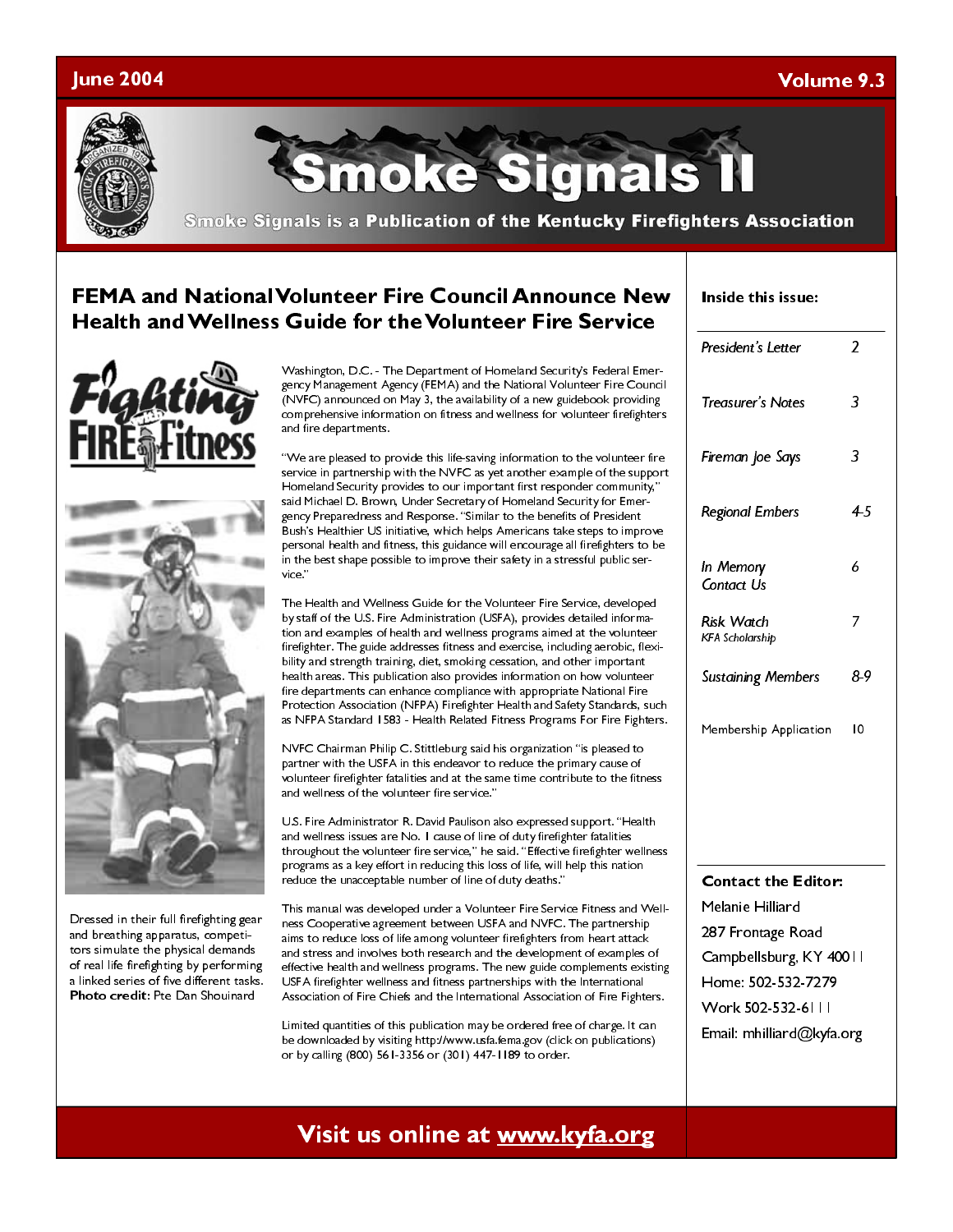"I have no ambition in this world but one, and that is to be a firefighter..." - Chief Edward F. Croker FDNY circa 1910

**President's Letter** - President Corps - Letter 2004<br>Greetings Firefighters of Theory

Kentucky,

Since the last Smoke Signals Kentucky had a line of duty death. Lt Brenda Cowan of Lexington fire department was shot as she and other firefighters were trying to help a lady that had been shot by her husband. Lt Cowan passed away not long after arriving at the hospital. In addition, one other firefighter was shot, treated and kept over night. Our thoughts and prayers are with the Cowan family and her fire department family.

Gerald and Smitty have been working many hours in Frankfort looking out for our best interest the past few years. They have recently notified the E-Board that this will be their last year and they are retiring. Without their help and involvement the Kentucky fire departments would not be getting the state aid and the incentive for paid departments. Thanks for all your hard work. Just look at what the fire departments get today compared to 20 years ago. It cost the KFA about 24,000.00 a year to have people in Frankfort. This is a necessity so that we do not lose any benefits.

It took a lot of work from many people to get this far. If we do not have someone

in Frankfort looking out for firefighter's interest then we could lose some of the benefits that we have worked so hard to acquire. This is why we need your help. We need all the Kentucky fire departments to be involved in KFA. If you are not paying dues or are late with paying dues we need your help. If we don't have the money to send people to Frankfort it will be a loss to all fire departments in the state.

Last month I had the honor of attending the Dixie fire school in E-town, their banquet and swear in their officers. They had a real nice school. I want to thank Charlie Shaw and Jamia for all the help in getting and setting up our booth. Thanks again to Jamia for greeting people when the Eboard could not be there. At Green River Fire School I know I talked to over 200 firefighters across the state. Some of the VP's helped also.

State fire school is June 6th – 9th which is just around the corner. The fire school committee has been working hard planning this year's school. If you are planning on attending this year it is at the Marriott at the airport and rooms are filling fast. The committee has many exciting things planned for our entertainment.

At this time I am working on the committees for the year of 2004-2005. If anyone would like to participate on a committee please email (brobbins@kyfa.org) and let me know before June. If you are not sure what committees we have please visit our website at http://www.kyfa.org/ committees.asp.

I want to thank all of you that were so kind to me during my dad's sickness and death. It has only been recently that I have started to be able to talk about it. I will always be grateful to my fire service family for their kindness. I know it has been several months but I recently have been able to thank people and talk a little about his passing. I want to thank my department Chief Reggie Morgan, the members of Bailey Switch and Richland Chief Alford Yeager for being there when I needed someone.

Thanks to all of you my KFA family. God Bless

Yours in service,

Bill Robbins Jr.

President KFA 2004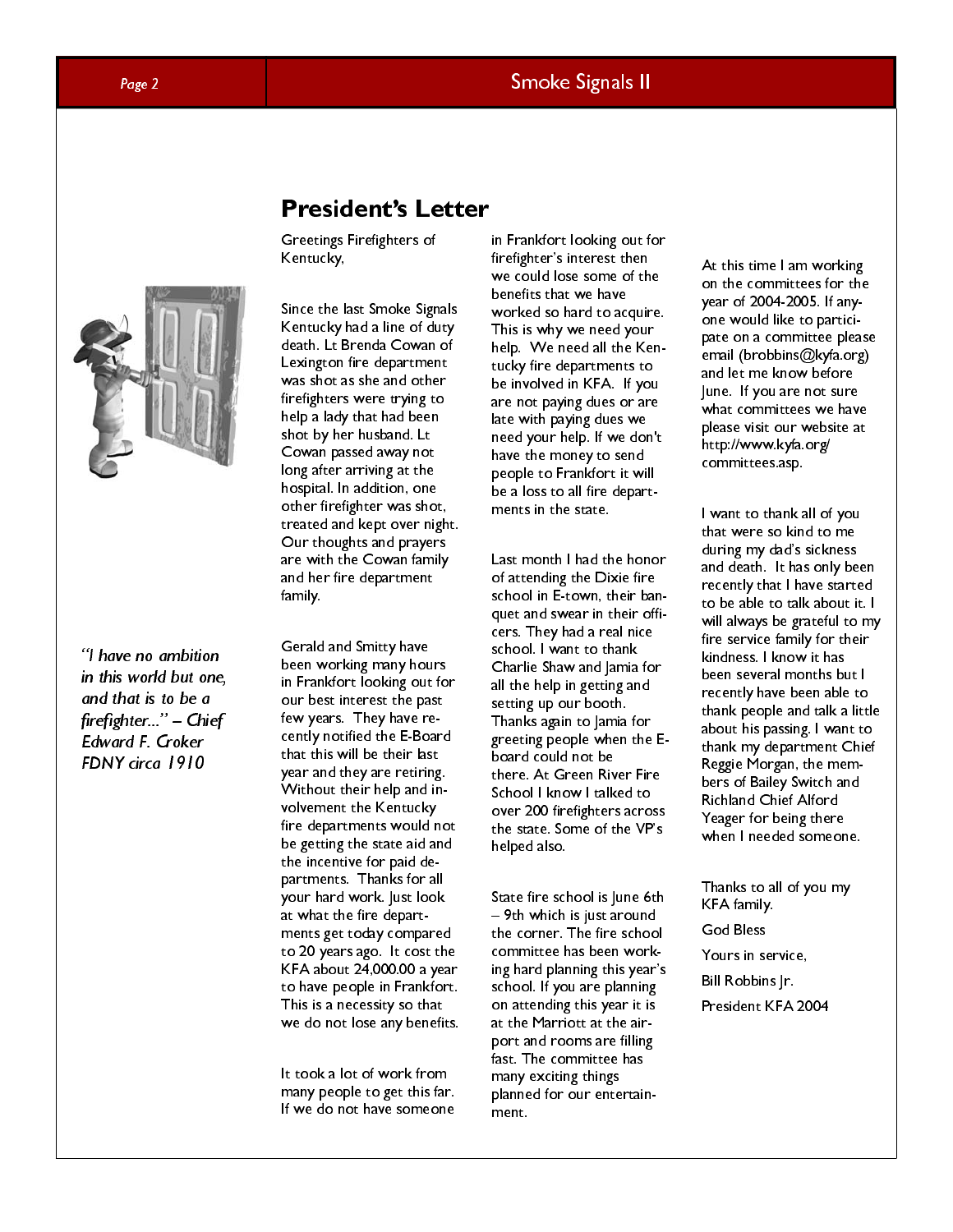Volume 9, Issue 3

# Page 3

IT CASURER'S INDUCS<br>Greetings from your treasurer. As of today March 20, 2004 there are 382 departments dues paid. This is short of the 400 departments that we had budget for. If your department or a neighboring department has not yet paid their dues, please encourage them to pay. I realize that only paid departments receive the Smoke Signals II, but everyone has a friend or Chief of another department they talk to.

 Thirty Five vendors have sent in sustaining membership dues to our organization. This says a lot for our group. If your department is purchasing new equipment, please consider the list of sustaining members and at least give them the opportunity to bid. These fine business people support us, let's try to support

# them.

 Thirteen personal memberships have been received. This was a brain child of former treasurer Bryant Stiles, which was intended to increase the way we could get information out to some departments. Sometimes information slips through the cracks and does not get to all members. For Twenty-Five dollars (\$25.00) a year every firefighter can purchase individual membership and receive a copy of the Smoke Signals II.

 I would like to thank the departments in the Green River area for another fine officers school. The time spent in Owensboro for the school and E-Board meeting is what our organization is all about. It does

the fire service good to have so many people come to one place to discuss the needs and wants of our profession. No one can ever realize the good from these type of meetings and schools. Many ideas are born and researched from these events.

 The web page is up and running very well. Melanie has done a fine job in preparing this page. Check the information on the web site for upcoming events.

 Keep up the good work and stay safe. Do not forget our brothers and sisters in the fire service and EMS, and by all means do not forget our service men and women.



"Firemen are going to get killed. When they join the department they face that fact. When a man becomes a fireman his greatest act of bravery has been accomplished. What he does after that is all in the line of work. They were not thinking of getting killed when they went where death lurked. They went there to put the fire out, and got killed. Firefighters do not regard themselves as heroes because they do what the business requires." - Chief Edward F. Croker, FDNY, speaking upon the death of a deputy chief and four firefighters in

February of 1908

Fireman JOE Says: KFA Public Education Committee<br>
In phone were went as the marrimental in helping us bring to counted the Reix Watch to Kentucky, in-<br>
KFA Website and see the mar-<br>
servecting at State Firschoi or train th I hope everyone has had the opportunity to check out the KFA Website and see the marvelous job Melanie has done with this vital life line to our members. Our Public Education Committee is excited about the upcoming events and activities which are coming to Kentucky. Special thanks to Natalie Taylor of Middletown Fire for hosting the first Train the Trainer Workshop for the teachers and participants of her district. I am excited about the prospects for Risk Watch in Jefferson County with the outstanding fire and life safety educators in those great departments who can make a tremendous difference for the safety of their communities. I have some news, we have received some very distressing news from NFPA, our Field Advisor and good friend, Peg Carson will be leaving her position with NFPA effective May 31st 2004. Ms Carson has been

instrumental in helping us bring Risk Watch to Kentucky, instructing at State Fire School on numerous occasions, conducting workshops and only a phone call when we needed advice and a shoulder to cry on. Peg has promised me she will stay in touch and always be a friend to the great folks of Kentucky. NFPA has advised me Linda Stuckey, a long time fire and life safety educator from Mississippi who I know well will be our new Field Advisor. I have been in constant discussion and negotiation with NFPA and the Fire Commission with obtaining materials and Curriculum books for our new county territories for 2004-2005. The following Counties have expressed and made a commitment to establish a Coalition Team and bring Risk Watch to their county; Kenton – Boone – Pendleton – Jefferson – Clark – Franklin – Hardin – Warren – Christian – Mercer – Letcher – Laurel and Rockcastle

Counties. We are making plans now to conduct workshops and train the trainer classes in these territories within the next three months. We are not done, we want Risk Watch in your county. We will be doing a Train the Trainer Workshop at Kentucky State Fire School, our entire statewide coalition team will be in Lexington during the Fire School Week June 6th thru 9th.

# BE SAFE!

Joseph "Fireman Joe" Stambush, Chairman

KFA Public Education Committee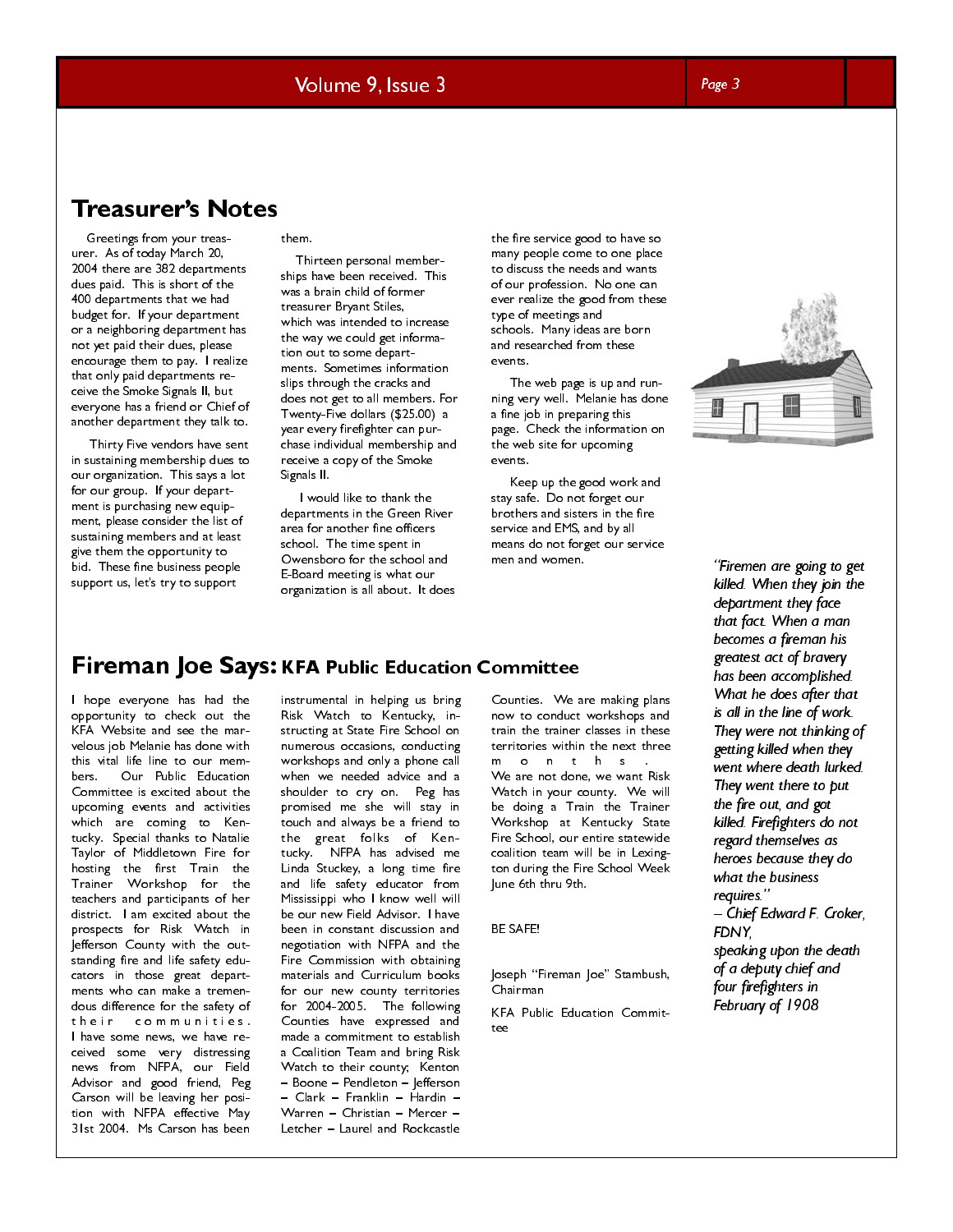# **REGIONAL EMBERS**



Hello from Northern Kentucky I don't have alot to report this writing as the deadline will pass before our next association meeting. Our last association meeting was held in Alexandria Fire Headquarters, sadly, none of us knew we would be back in Alexandria the following weekend to say goodbye to our brother Ken Tempe who passed in the line of duty returning from a auto fire at the station. We regret to inform Burlington

and Woodlawn both lost members suddenly. Our thoughts and prayers go out to the family of these brave and dedicated volunteers. Congratulations to Chief Bill Martin for his appointment as Chief to Hebron Fire Dept and to Tim Koenig for his appointment as Fire Chief for the Erlanger Fire/ EMS.

Our hard working Conference Committee has been meeting, planning and working diligently to bring an

exceptional conference to Northern Kentucky beginning with the Firefighter Olympics July 31st. We are excited and looking forward to seeing all our good friends at the conference. I hope you are planning on spending some extra time in our beautiful Northern Kentucky and Greater Cincinnati Communities, there is alot to do and see. Till we see you BE SAFE! GOD BLESS!

Joseph Stambush, President

When fire is cried and danger is neigh, 'God and the firemen' is the people's cry; But when 'tis out. and all things righted, God is forgotten and the firemen slighted. -- printed in "The Fireman's Journal" October 18, 1879.

# Pike County Firefighter's Association

Hello everyone! Hope this finds everyone for 2004. That sounds so weird. Here it is already 2004 and it just seems like it was the other day that everyone was wondering if we were going to be Y2K compliant.

 We have been very busy here in eastern Kentucky. If you follow the FEMA Grants by now you know that the Pike County Fire Departments got the biggest grant to date from them (bragging) and we bought communications equipment for all

the firefighters throughout Pike County.

**NTUCKY FIREFIGHTE**<br>
and Woodlawn both lost<br>
members suddently. Our<br>
thoughts and prayers go out<br>
to the family of these braves in the<br>
and dedicated volunteers.<br>
Congraulations to Chief Bill<br>
Martin (cr his appointment a We have set the dates for our Regional Fire School. It will be July 16—18 2004 this year. Plan ahead now for one of the most enjoyable learning experiences you will ever encounter. I will have more about the classes in the next article. If you plan on attending or have a suggestion for a class please feel free to email me at **pikecoffas** soc@yahoo.com.

 Well before I close I would like to thank Mr. Woody Will and Bryant Stiles for their contribution to the KFA web site, and Smoke Signals. But now we are entering a new year and new editor. Congratulations to Melanie Hilliard for taking this project on. I know she will do a great job, and I look forward to working with her.

Thanks again and stay safe.

s/Randy Courtney

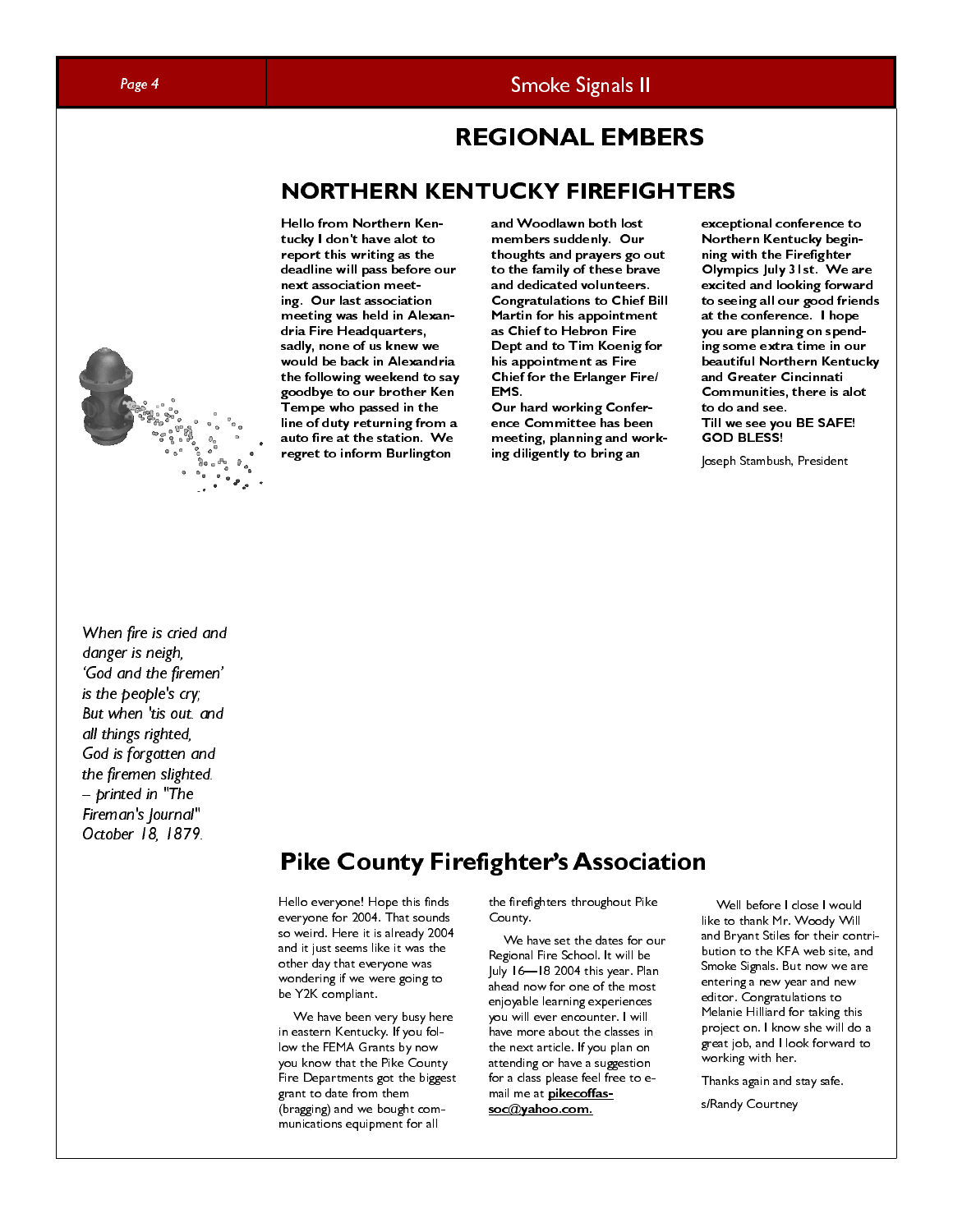# Volume 9, Issue 3

# REGIONAL EMBERS

by Alexandria Fire Department ution Hello from Northern Kentucky. At our First Association Meeting on Tuesday January 27th our new officers were sworn in by the Mayor of Edgewood John Link. President Joe Stambush received a big surprise by having the day January 27th proclaimed Fireman Joe's Day in Edgewood, in honor of his many dedicated years to Fire and Life Safety Education. It was a good evening of fellowship and excellent food, our next meeting will be hosted on March 23rd with our friend Fire Chief Jeff Pohlman and the good folks from Alexandria providing the evening.

 Congratulations to our friends from the Green River Firefighters Association for an outstanding officers school in Owensboro February 28th and 29th. It is always good to get

down to Owensboro for meetings, school and to see our many friends.

 Some important dates to remember of upcoming Events; NK Regional Fire School will be held at Northern Kentucky University May 22nd and 23rd, Kentucky State Fire School in Lexington June 7th-8th-9th at the University of Kentucky. We are hosting the KFA Conference this year August 1st thru 4th. You won't want to miss this, our conference committee is preparing a special fun time for everyone.

 The Northern Kentucky Firefighters Association supports the Champion Management Team Risk Watch Project throughout Kentucky. Our Fire Departments have long accepted this outstanding Fire and Life Safety

Program and have offered Risk Watch to our school systems. We encourage all Regional Associations to support this endeavor and help bring Risk Watch to all of Kentucky.

 Many things of interest have occurred in the past couple of months. I am not prepared to comment or report at this time. When all the facts are clear I will give a detailed report and statement at that time. Please know that the Northern Kentucky Firefighters Association is well and will continue to support and protect our communities and our statewide associations. God Bless and Be Safe!

Joseph Stambush, President

Northern Kentucky Firefighters Association

# Jefferson County Firefighter's Association

 The Jefferson County Firefighter's Association held their bi-monthly meeting at Middletown Station 1 on March 12, 2004. They had 24 people in attendance.

 The first guest speaker was Darron Murrell from the Lincoln Heritage Council who spoke to the group about possibly holding

the Explorer's Advisor Meeting in conjunction with the Jefferson County Firefighter's Association meeting. The second guest speaker was a Magna who spoke about massage therapy and the importance of massage therapy as it relates to the firefighter. Our third guest speaker was Chief Jack Reckner who spoke on Weapons of Mass Destruction and Area 6 Hazmat Team.

The next meeting of the Jefferson County Firefighter's Association will be on May 14, 2004 at Lyndon Station 1 starting at 7:00 pm. Our guest speaker for May will be Stat-Care.

Rhonda McDonald 1st VP JCFFA

"I used to work in a fire hydrant factory. You couldn't park anywhere near the place." Steven Wright (1955 - )

# Lake Cumberland Area FF Association

 At our March meeting election of officers were held. Officers for 2004 will be:

President - T.J. Halcomb

1st Vice-President - David Goad

2nd Vice-President -Tiger Robinson

Secretary - Ricky Haynes

Treasurer - Deanna Rainwater KFA 1st VP - Allen Johnson

KFA Director - Ricky Haynes

 Members present at our March meeting were Bronston Vol. FD, Campbellsville FD, Eagle Sawyer Vol. FD, Faubush Vol. FD, Nancy Vol. FD, Somerset Fire/EMS, Tateville Vol. FD, White Lily Vol. FD and Woodstock Vol. FD.

 We would like to thank all those who were able to attend this years spring fire school.

 A reminder to all member of the Lake Cumberland Area the firefighters Olympics will be held on Saturday July 10th at the Pulaski County Park with preregistration 0800-0900 and Olympics starting at 0900.(eastern time)

 This years Olympics will be hosted by the 2003 State Champions - Nancy Volunteer Fire dept.

 Our next scheduled meeting will be on May 13th at the Faubush Tri-County Vol. FD.



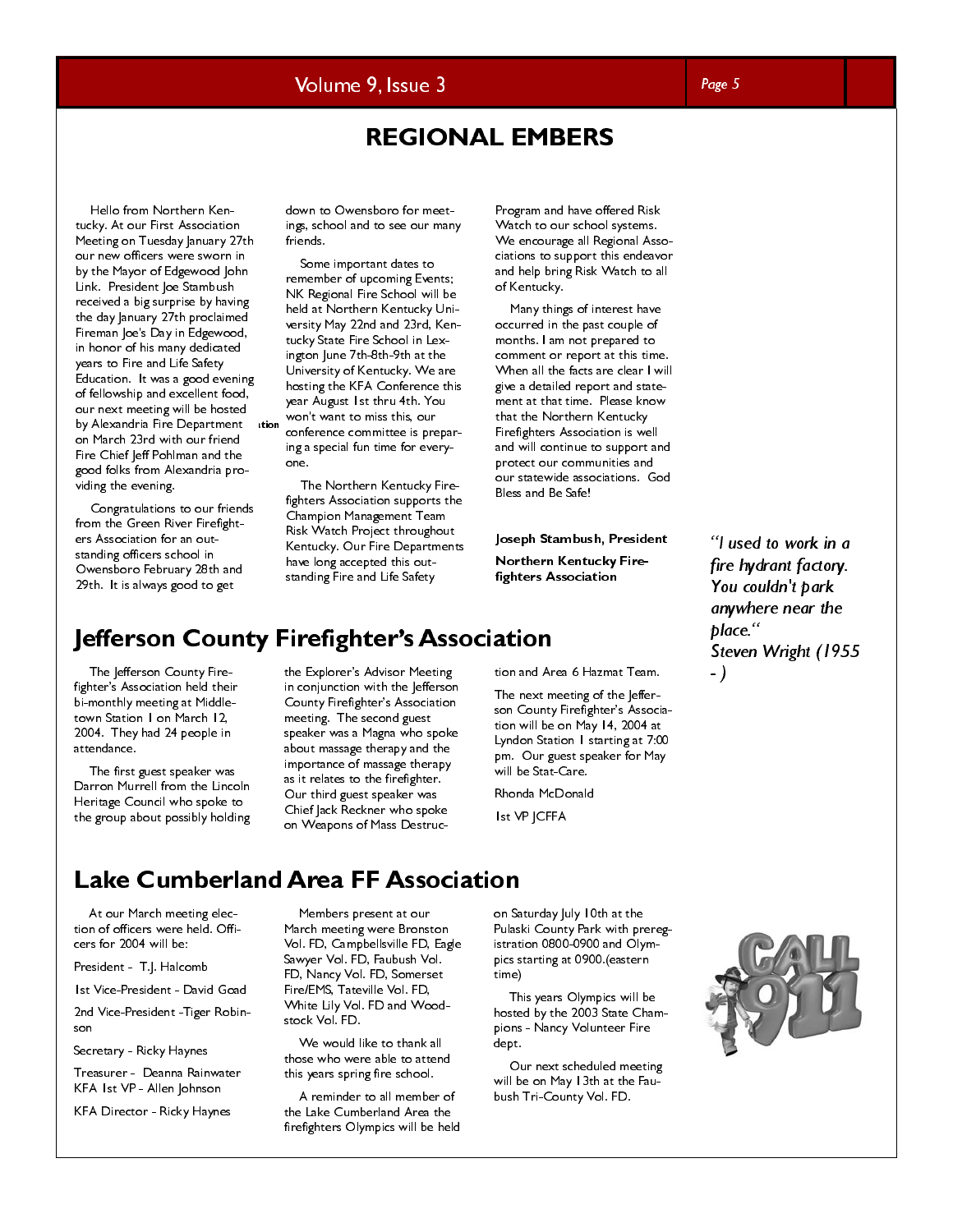# Page 6 Smoke Signals II



"We are obliged to respect, defend and maintain the common bonds of union and fellowship that exist among all members of the human race." Cicero (106 BC - 43 BC)

# In Memory



Lt. Brenda Cowen EMT/FF, Kentucky Brenda Cowan, 40, was killed at a scene following a multiple shooting in Lexington. Cowan was the first African American female firefighter to serve the city of Lexington. Last week, she was promoted to a Lieutenant. Cowan was not married

and did not have any children. She had been with the department for 12 years.

"You can't tell her story without saying that she loved her God," Gaines said. "Everything else in her

life was a byproduct of that; she touched lives." Cowan is the first female firefighter to die in the line of duty in Fayette County.



Firefighter Ken Temke

On Thursday March 25th 2004 at 7:46 am, Alexandria Fire District was dispatched to an unknown fire at Poplar Ridge and US 9 (AA highway). When the first unit arrived on the scene it found an abounded vehicle on fire. Engine 102 arrived on the scene with 4 personnel and the first arriving officer disregarded Engine 101

when it called enroot to the scene.

Engine 101 then returned in service to the station when Firefighter Ken Temke, age 45, suffered an apparent heart attack and collapsed at fire headquarters. EMS personnel transported Firefighter Temke to St. Luke East Hospital where at 8:50 he was pronounced deceased by the ER doctor.

Firefighter Temke was a 7-year volunteer veteran of the Alexandria Fire District. Ken was a very dedicated member to the fire district, providing time to emergency responses, Chairman for the Fire District Fair booth and always providing smiles for all of the members. Ken's wife of 12 year Rhonda is an EMT for the Fire District and is a Campbell County Dispatcher. His wife Rhonda and his twin children, 6 year old Andrew and Rebecca, survive Ken.





# Contact Us—Submit Your Story

If you have a story, article or other information that you would like to see published in the Smoke Signals then please send it to the editor. You may reach Melanie at mhilliard@kyfa.org or snail mail at:

Melanie Hilliard

287 Frontage Road

Campbellsburg, KY 40011

502-532-7279

I look forward to hearing from you.

If you have concerns about an article that has appeared in Smoke Signals then please contact me also. I would rather talk to my fellow firefighters any day.

Thanks for this opportunity.

Melanie Hilliard

PRESIDENT - BILL ROBBINS Cell: 606-269-2926 E-Mail: brobbins@kyfa.org

Visit us online at http:// www.kyfa.org/ for a complete directory list.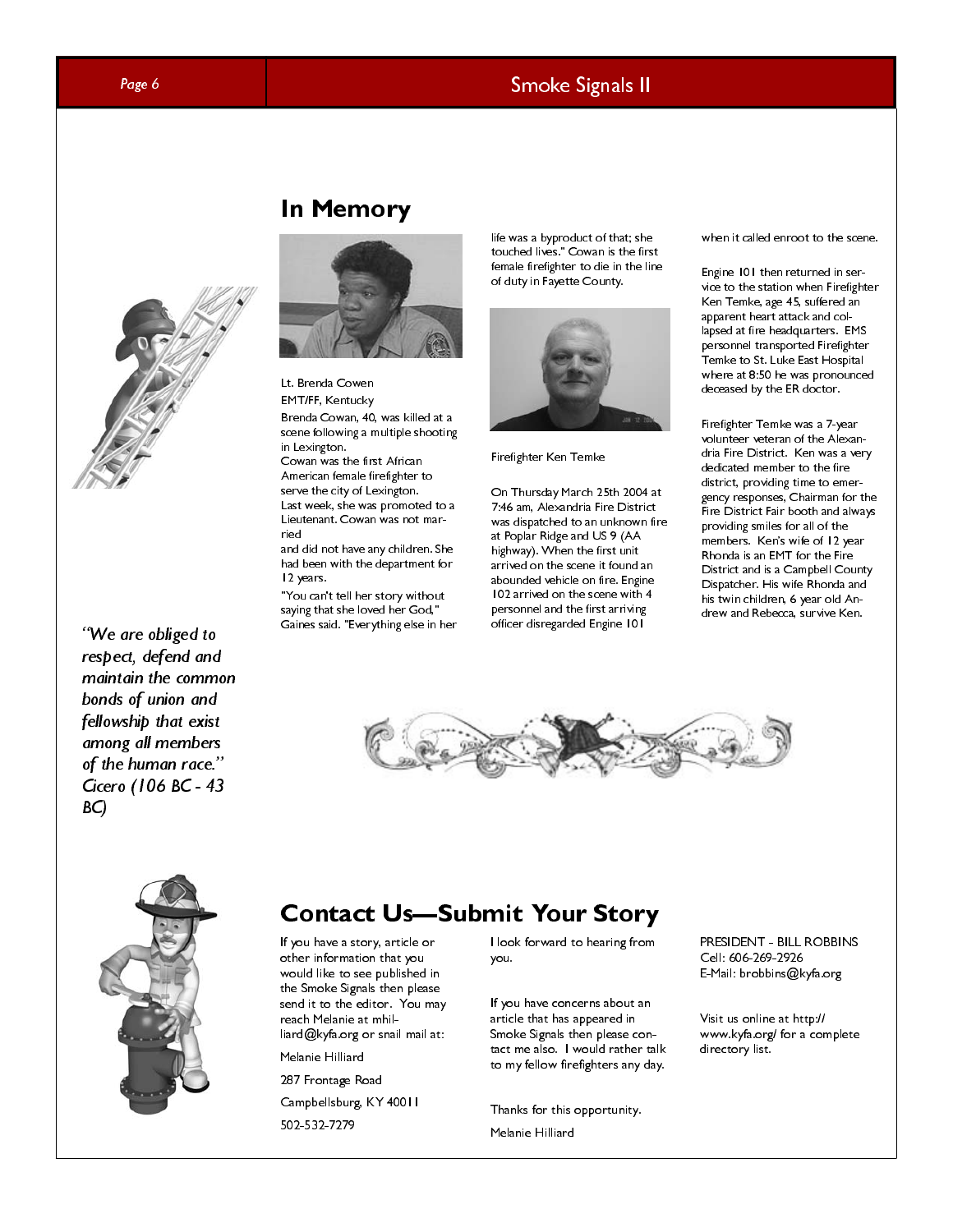Your chances of long-term success will be greatly improved as awareness of the need for, and the benefits from, Risk Watch reach the target audiences and the community in general. The primary goal of promoting Risk Watch or any promotion strategy or effort is to increase the awareness of the target audience about Risk Watch, the need for the program, the benefits, the cost of providing the program, resources needed, etc.

This awareness may be necessary to:

Gain support for implementing Risk Watch in your local school system. Get the resources required to begin or maintain the program. Gain the support of internal decision makers, participants in the program, or community leaders. And heighten the community's understanding of the scope of the childhood injury problem.

Develop a promotion plan or strategy. Take some time to consider who it is you want to reach, the message you want to give them, and the best way to get the message to them.

## Ask these questions:

Who are the influential people within my organization that should know about Risk Watch?

Who are the people that will be providing actual support for the program?

Who are the people that may resist change from the status quo?

Lastly, Why is Risk Watch necessary?

 The message must make it very clear that childhood injuries are a problem in your community. Risk Watch is one solution to the problem, and your organization's involvement in the Risk Watch initiative is essential for success. Remember, Risk Watch is more than a program, it is a CAUSE! Recruit internal advocates and change agents. **Page 7**<br>
The message musical<br>
Childhood injuries are<br>
community. Risk Way<br>
the problem, and you<br>
volvement in the Ris<br>
Stambush Stambush<br>
CAUSE! Recruit int<br>
CAUSE! Recruit int<br>
Risk Watch is a solu<br>
Make Risk Watch You<br>

Risk Watch is a solution to the problem. Make Risk Watch Your Community Cause.





**KFA Award Scholarship**<br>The Kentucky Fire Fighters Association has<br>awarded three scholarships to Kentucky Fire-<br>fighters. At the regular Executive Board meet-<br>of mig, during the Green Rivers Officers School at tic<br>Owensbor The Kentucky Fire Fighters Association has awarded three scholarships to Kentucky Firefighters. At the regular Executive Board meeting, during the Green Rivers Officers School at Owensboro, Kentucky on February 28, 2004, the board approved KFA scholarships for Nichole S. Mathis of Union KY., John P. Wiseman of Edgewood, KY. and Nathan B. Carter of Kentucky Firefighters: Ashland, KY. Nichole and Nathan will attend Eastern Kentucky University at Richmond and John is attending Cincinnati State in Cincinnati, Ohio.

 Congratulations to all three of these firefighters on being selected as recipients of KFA

scholarships. The entire membership of the Kentucky Firefighters Association wishes them the best of luck and success in their quest for higher education.

The KFA currently provides five scholarships for

James A. Downes Buechel Fire Department John Zimlich Jr. Buechel Fire Department Nichole S. Mathis Union Fire Department

|      | John P. Wiseman |
|------|-----------------|
| ment |                 |

ment

Edgewood Fire Depart-

Nathan B. Carter Westwood Fire Depart-

 Support the KFA Scholarship Program and these young Kentucky Firefighters by purchasing your set of KFA Commemorative Fire Service prints today. Check out the scholarship link on the KFA Webb site for details.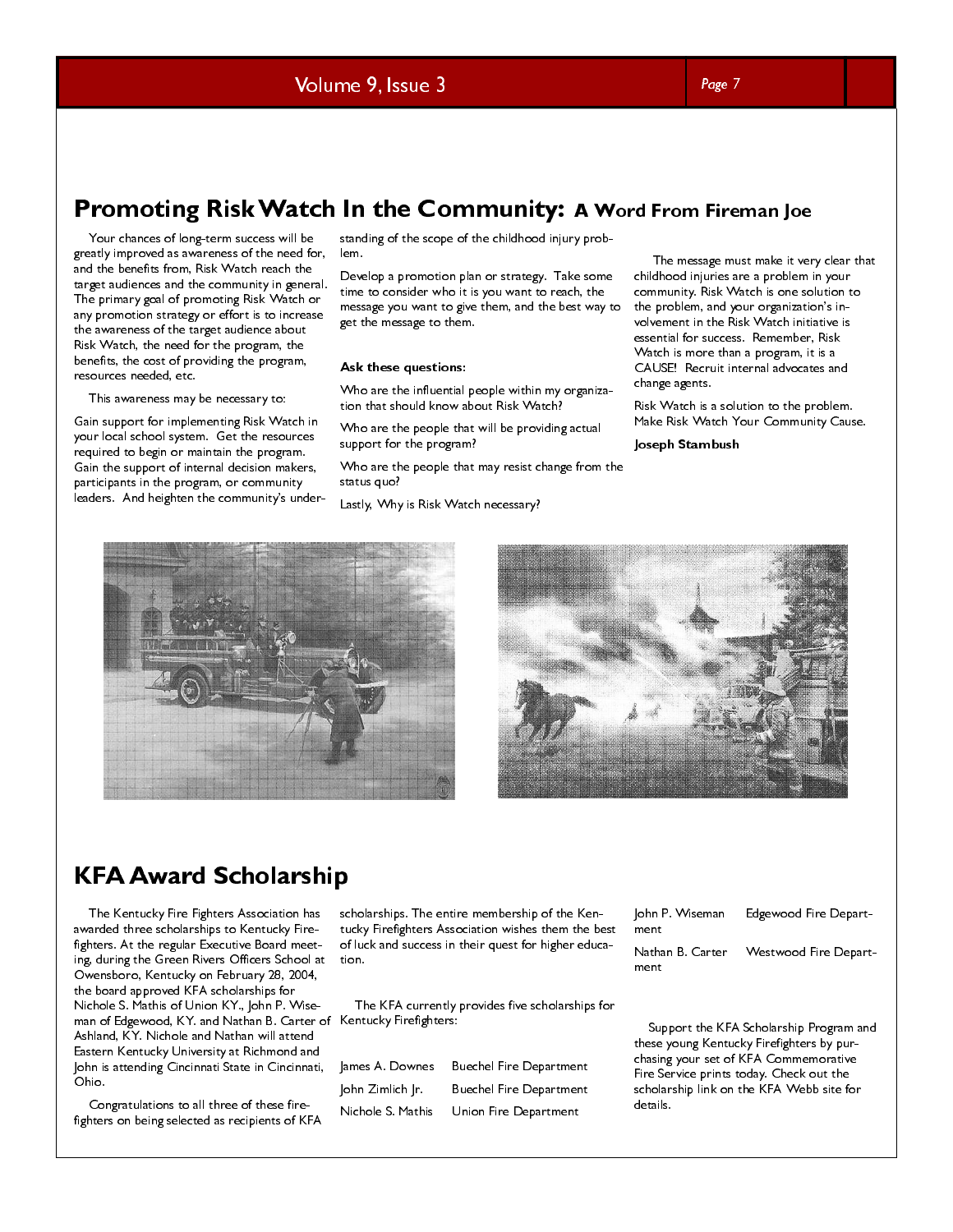# Page 8 Smoke Signals II

# Ridge Addresses NVFC Conference

On May 6, Homeland Security Secretary Tom Ridge spoke at the NVFC Spring Conference in Arlington, VA and continued to assure America's fire service that the Assistance to Firefighters grant program will keep its focus on basic needs even though it has moved to the new Office for Domestic Preparedness (ODP).

Ridge also praised the efforts of the NVFC for working closely with the Department of Homeland Security.

"I'm honored to be here this morning with the men and women of the National Volunteer Fire Council -- an organization that continues to be a valued partner of our Department," he said.

Ridge went on to discuss the effort the Department of Homeland Security is

taking on with the National Volunteer Fire Council and other organizations to build a 'Fire Corps' program that will be part of the Citizens Corps effort.

"We will offer citizens in every neighborhood across America an opportunity to support their local firehouse," he said. "Citizen volunteers can have an impact in a variety of ways. Some may choose to spread the word about fire prevention or educate the community on fire safety or help with routine administrative tasks. But all in choosing to serve they will give firefighters more time and resources to pursue their critical, highly skilled responsibilities on the front lines of emergency response where they are needed most."

He continued, "Fire Corps will be another way in which we can harness the spirit of volunteerism in our nation to empower citizens to make a difference in their communities and ultimately their country. The type of difference that those of you in this room make on a daily basis, the type of difference that generations of firefighters have made in constant, selfless service to others. The Department knows you'll play an instrumental role in establishing Fire Corps"

To view Secretary Ridge's comments go to: http://www.nvfc.org/news/ hn\_2004\_ridge\_address.html

# NFFF And USFA To Honor 109 Firefighters 23rd Annual Memorial Weekend to be held October 2-3, 2004

Courtesy of the National Fallen Firefighters Foundation

Emmitsburg, MD -- The National Fallen Firefighters Foundation (NFFF) and the United States Fire Administration (USFA) have announced that they will honor 106 firefighters who died in the line of duty in 2003, along with three firefighters who died in earlier years. These brave men and women will be honored at the 23rd Annual Memorial Weekend to be held October 2- 3, 2004. Most events will be held on the National Fire Academy campus, site of the National Fallen Firefighters Memorial, in Emmitsburg, Maryland.

"Every time a firefighter loses his or her life in the line of duty, all of us should stop and acknowledge the sacrifice, the loss of one more true American hero," declared NFFF Executive Director Chief Ron Siarnicki. "The Memorial Weekend is when our country pauses to remember what the brave men and women of our firefighting community do

for all of us."

The number of firefighters killed in the line of duty last year is slightly higher than the annual average of 100 firefighter fatalities per year. There were seven multiple fatality incidents which accounted for 20 deaths, or 19 percent of all 2003 fatalities. The state of Oregon suffered the nation's greatest number of lineof-duty firefighter deaths (13) followed by the states of Pennsylvania and Texas (8 fatalities each).

"All firefighters who made the ultimate sacrifice in 2003 will be remembered for both their contribution and their loss," said NFFF Chairman Hal Bruno. "We need to honor their memories by never forgetting them or those they left behind, and we do that by providing support to their families and friends."

"One of the saddest responsibilities as USFA Administrator is to participate in the remembrance of those firefighters who have

given their lives in service to their communities," said USFA Administrator R. David Paulison. "It is my sincere hope that the day will come when, regardless of the emergency, all firefighters go home safely."

For more information on the 23rd Annual Memorial Weekend or the NFFF, visit www.firehero.org



"To catch the reader's attention, place an interesting sentence or quote from the story here."

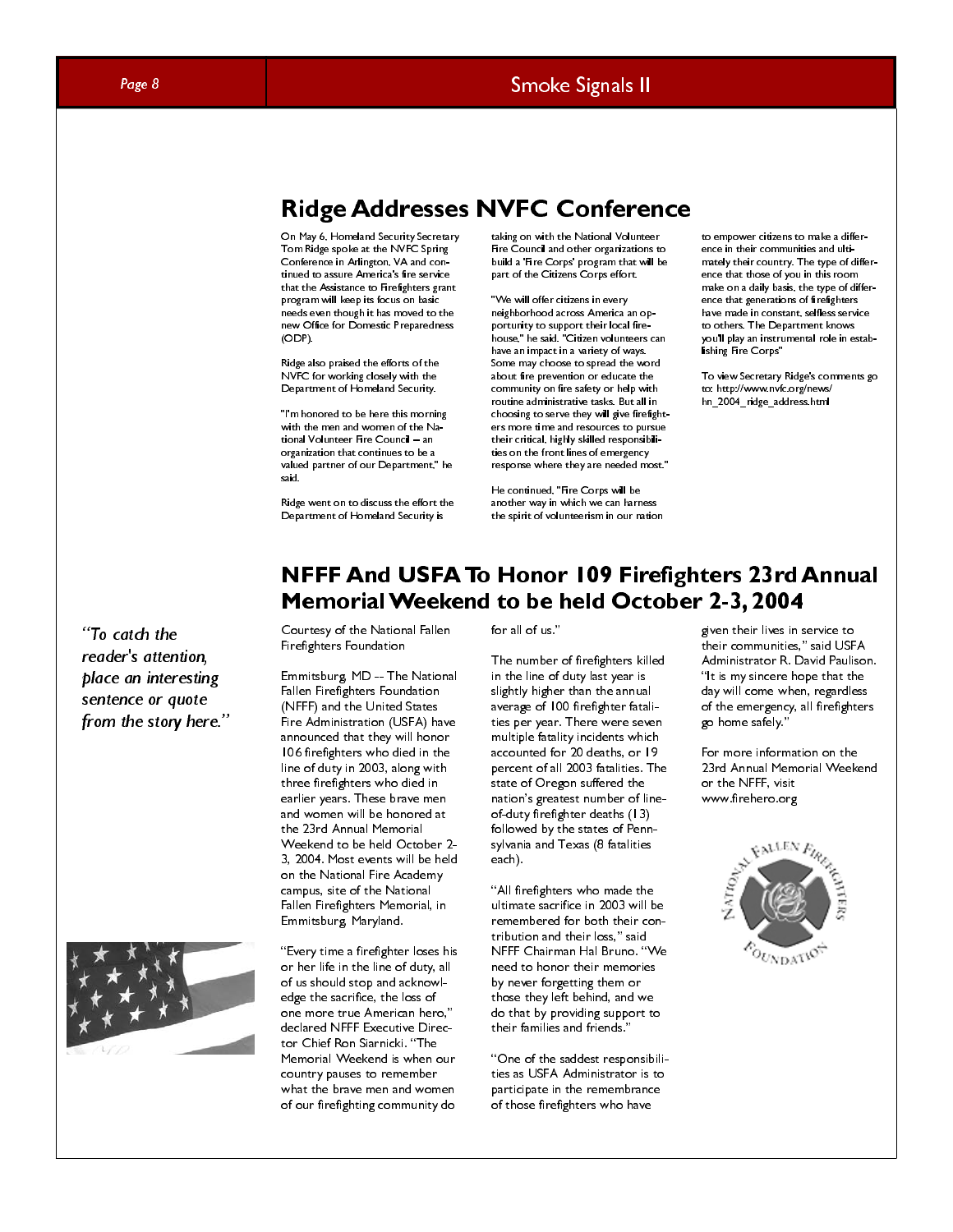This story can fit 150-200 words.

Inside Story Headline

One benefit of using your newsletter as a promotional tool is that you can reuse content from other marketing materials, such as press releases, market studies, and reports.

While your main goal of distributing a newsletter might be to sell your product or service, the key to a successful newsletter is making it useful to your readers.

A great way to add useful content to your newsletter is to develop and write your own articles, or include a calendar of upcoming events or a special offer that promotes a new product.

You can also research articles or find "filler" articles by accessing the World Wide Web. You can write about a variety of topics but try to keep your articles short.

Much of the content you put in your newsletter can also be used for your Web site. Microsoft Publisher offers a simple way to convert your newsletter to a Web publication. So, when you're finished writing your newsletter, convert it to a Web site and post it.

# Caption describing picture or graphic.

# Inside Story Headline

This story can fit 100-150 words.

The subject matter that appears in newsletters is virtually endless. You can include stories that focus on current technologies or innovations in your field.

You may also want to note business or economic trends, or make predictions for your customers or clients.

If the newsletter is distributed internally, you might comment

upon new procedures or improvements to the business. Sales figures or earnings will show how your business is growing.

Some newsletters include a column that is updated every issue, for instance, an advice column, a book review, a letter from the president, or an editorial. You can also profile new employees or top customers or vendors.

# Inside Story Headline

This story can fit 75-125 words.

Selecting pictures or graphics is an important part of adding content to your newsletter.

Think about your article and ask yourself if the picture supports or enhances the message you're trying to convey. Avoid selecting images that appear to be out of context.

Microsoft Publisher includes thousands of clip art images from

which you can choose and import into your newsletter. There are also several tools you can use to draw shapes and symbols.

Once you have chosen an image, place it close to the article. Be sure to place the caption of the<br>image near the image.

reader's attention, place an interesting sentence or quote from the story here."



Caption describing picture or graphic.

# Volume 9, Issue 3







"To catch the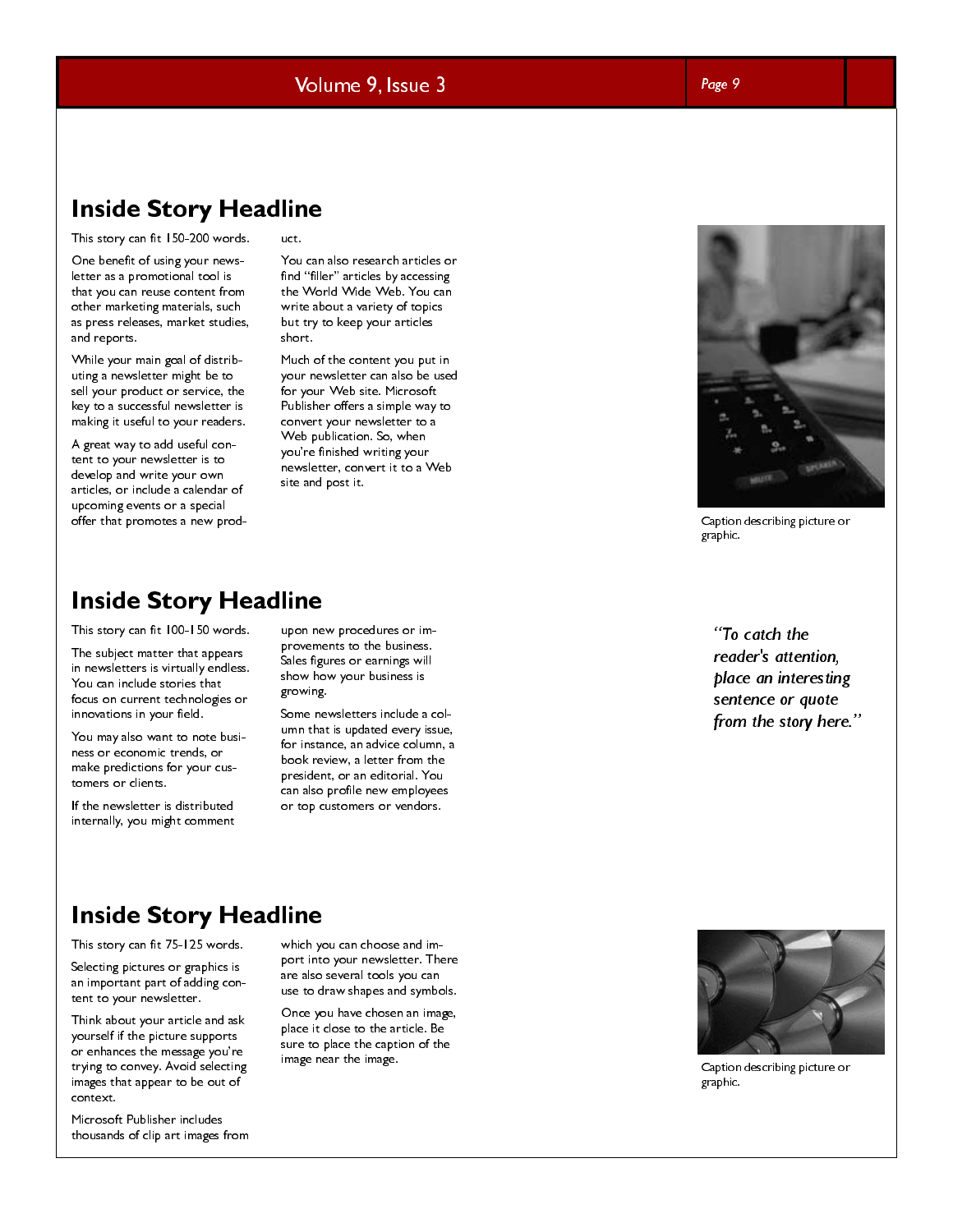| Page 10 |  |
|---------|--|
|---------|--|

# Page 10 Smoke Signals II

# Sustaining Members-Please remember these members when you have purchasing needs.

| 10-33 EQUIPMENT, INC                                                  | Sustaining Members-Please remember these members when you have purchasing needs.<br>ADVANCE FIRE & RESCUE EQPT. INC | ALL SAFE INDUSTRIES                                                               |
|-----------------------------------------------------------------------|---------------------------------------------------------------------------------------------------------------------|-----------------------------------------------------------------------------------|
| CRAIG & TERI HISER<br>540 PETERSON ROAD                               | <b>NICK GAPINSKI</b><br>6633 SPRINGVALE CT.                                                                         | <b>STEVE HOISE</b><br>10346 BLUEGRASS PARKWAY                                     |
| <b>CAVE CITY, KY. 42127</b><br>877-678-1033<br>WWW.10-33.COM          | NEWBURGH, IN. 47630<br>800-853-7675<br>8 2-853-7676 FAX                                                             | LOUISVILLE, KY 40299<br>888-972-3389<br>http://www.allsafeindustries.com/         |
| <b>BLUEGRASS FIRE QUIPMENT</b>                                        | NICKGAP@ADELPHIA.NET<br><b>BLUEGRASS UNIFORMS, Inc.</b>                                                             | STEVE@ALLSAFEINDUSTRIES.COM<br><b>BOUNDTREE MEDICAL</b>                           |
| <b>JOHN BAKER</b><br>PO BOX 23174<br>LEXINGTON, KY 40523              | LINDA TRAUTWEIN<br>3920 BARDSTOWN RD.<br>LOUISVILLE KY. 40218                                                       | <b>DIANA ROBERTS</b><br>6106 BAUSCH RD<br>GALLOWAY, OH. 43119                     |
| 859-233-0807<br>859-233-1167 FAX                                      | $502 - 491 - 5114$<br>502-491-1487 FAX                                                                              | 614-878-8581<br>http://www.boundtree.com                                          |
| atyler6749@aol.com<br><b>CAMP SAFETY OF LOUISVILLE</b><br>DAVID JOELS | <b>COMTRONICS</b><br>DAVID FRIED                                                                                    | DOVE DESIGNS INC<br><b>CHRIS HAYS</b>                                             |
| 3308 BARDSTOWN RD<br>LOUISVILLE, KY 40218                             | 2456 FORTUNE DRIVE<br>LEXINGTON, KY 40509                                                                           | 2576 HIGHWAY 90<br>BRONSTON, KY. 42518                                            |
| 502-479-8005<br>campsafe@bellsouth.net                                | 859-299-9494<br>credit@comtronicsindustrial.com                                                                     | $(606)$ 56   -75   5<br>http://dovedesignstees.com/                               |
| FIRE & SPECIALTY EQUIP CO<br>MIKE MUDD                                | FIRE APPARATUS DIV S.D.C.<br>ROBERT STARK                                                                           | FIRE DEPT. SERVICE & SUPPLY<br>LINDA TRAUTWEIN                                    |
| 235 ROGERS DR<br>SHEPHERDSVILLE, KY 40165                             | 8009 BEULAH CHURCH RD<br>LOUISVILLE, KY 40291                                                                       | 3920 BARDSTOWN RD.<br>LOUISVILLE KY. 40218                                        |
| 502-957-2145                                                          | 502-239-3120<br>fireappdivsdc@aol.com                                                                               | $502-49$ $-5$ $\mid$ $ 4$<br>502-491-1487 FAX                                     |
| FIRE PUMPS AND EQUIPMENT<br><b>JOE REYNOLDS</b>                       | FIRST IN RESCUE EQUIP, INC<br>JIM WHITAKER                                                                          | <b>HILLIARD ENHANCED</b><br><b>LEARNING PROGRAMS (HELP)</b>                       |
| P O BOX 475<br>ALLEN, KY 41601<br>606-874-3473    FAX 606-856-3472    | 6115 CEDAR HILL LN<br>FLORENCE, KY 41042<br>859-371-7676                                                            | MIKE HILLIARD<br>WWW.4-HELP.ORG<br>888-504-4357                                   |
| FIREPUMPS@MYFCB.COM                                                   | http://www.firstinrescue.com/                                                                                       | 502-291-4357<br>Fire & Emergency Services Training Materials                      |
| <b>KEEBLE RESCUE SYSTEMS</b><br>TIM KEEBLE<br>427 DAIRY LANE          | <b>KENTUCKY FIRE COMMISSION</b><br>RONNIE DAY<br>2750 RESEARCH PARK DR                                              | <b>KENTUCKY PUBLIC ENTITY PRO-</b><br><b>GRAMS/VFIS</b><br><b>STEVE SIEREVELD</b> |
| LENOIR CITY, IN 37771<br>865-986-7263                                 | LEXINGTON, KY 40512<br>859-246-3478                                                                                 | PO BOX 17374 130 DUDLEY ROAD<br>EDGEWOOD, KY. 41017                               |
| tckeeble@aol.com                                                      | ronnie.day@kctcs.edu                                                                                                | 800-753-6734<br>FAX 859-331-4937<br>SSIERE5072@AOL.COM                            |
|                                                                       |                                                                                                                     |                                                                                   |
|                                                                       |                                                                                                                     |                                                                                   |
|                                                                       |                                                                                                                     |                                                                                   |
|                                                                       |                                                                                                                     |                                                                                   |
|                                                                       |                                                                                                                     |                                                                                   |
|                                                                       |                                                                                                                     |                                                                                   |
|                                                                       |                                                                                                                     |                                                                                   |
|                                                                       |                                                                                                                     |                                                                                   |
|                                                                       |                                                                                                                     |                                                                                   |
|                                                                       |                                                                                                                     |                                                                                   |
|                                                                       |                                                                                                                     |                                                                                   |
|                                                                       |                                                                                                                     |                                                                                   |
|                                                                       |                                                                                                                     |                                                                                   |
|                                                                       |                                                                                                                     |                                                                                   |
|                                                                       |                                                                                                                     |                                                                                   |
|                                                                       |                                                                                                                     |                                                                                   |
|                                                                       |                                                                                                                     |                                                                                   |
|                                                                       |                                                                                                                     |                                                                                   |
|                                                                       |                                                                                                                     |                                                                                   |
|                                                                       |                                                                                                                     |                                                                                   |
|                                                                       |                                                                                                                     |                                                                                   |
|                                                                       |                                                                                                                     |                                                                                   |
|                                                                       |                                                                                                                     |                                                                                   |
|                                                                       |                                                                                                                     |                                                                                   |
|                                                                       |                                                                                                                     |                                                                                   |
|                                                                       |                                                                                                                     |                                                                                   |
|                                                                       |                                                                                                                     |                                                                                   |
|                                                                       |                                                                                                                     |                                                                                   |
|                                                                       |                                                                                                                     |                                                                                   |
|                                                                       |                                                                                                                     |                                                                                   |
|                                                                       |                                                                                                                     |                                                                                   |
|                                                                       |                                                                                                                     |                                                                                   |
|                                                                       |                                                                                                                     |                                                                                   |
|                                                                       |                                                                                                                     |                                                                                   |
|                                                                       |                                                                                                                     |                                                                                   |
|                                                                       |                                                                                                                     |                                                                                   |
|                                                                       |                                                                                                                     |                                                                                   |
|                                                                       |                                                                                                                     |                                                                                   |
|                                                                       |                                                                                                                     |                                                                                   |
|                                                                       |                                                                                                                     |                                                                                   |
|                                                                       |                                                                                                                     |                                                                                   |
|                                                                       |                                                                                                                     |                                                                                   |
|                                                                       |                                                                                                                     |                                                                                   |
|                                                                       |                                                                                                                     |                                                                                   |
|                                                                       |                                                                                                                     |                                                                                   |
|                                                                       |                                                                                                                     |                                                                                   |
|                                                                       |                                                                                                                     |                                                                                   |
|                                                                       |                                                                                                                     |                                                                                   |
|                                                                       |                                                                                                                     |                                                                                   |
|                                                                       |                                                                                                                     |                                                                                   |
|                                                                       |                                                                                                                     |                                                                                   |
|                                                                       |                                                                                                                     |                                                                                   |
|                                                                       |                                                                                                                     |                                                                                   |
|                                                                       |                                                                                                                     |                                                                                   |
|                                                                       |                                                                                                                     |                                                                                   |
|                                                                       |                                                                                                                     |                                                                                   |
|                                                                       |                                                                                                                     |                                                                                   |
|                                                                       |                                                                                                                     |                                                                                   |
|                                                                       |                                                                                                                     |                                                                                   |
|                                                                       |                                                                                                                     |                                                                                   |
|                                                                       |                                                                                                                     |                                                                                   |
|                                                                       |                                                                                                                     |                                                                                   |
|                                                                       |                                                                                                                     |                                                                                   |
|                                                                       |                                                                                                                     |                                                                                   |
|                                                                       |                                                                                                                     |                                                                                   |
|                                                                       |                                                                                                                     |                                                                                   |
|                                                                       |                                                                                                                     |                                                                                   |
|                                                                       |                                                                                                                     |                                                                                   |
|                                                                       |                                                                                                                     |                                                                                   |
|                                                                       |                                                                                                                     |                                                                                   |
|                                                                       |                                                                                                                     |                                                                                   |
|                                                                       |                                                                                                                     |                                                                                   |
|                                                                       |                                                                                                                     |                                                                                   |
|                                                                       |                                                                                                                     |                                                                                   |
|                                                                       |                                                                                                                     |                                                                                   |
|                                                                       |                                                                                                                     |                                                                                   |
|                                                                       |                                                                                                                     |                                                                                   |
|                                                                       |                                                                                                                     |                                                                                   |
|                                                                       |                                                                                                                     |                                                                                   |
|                                                                       |                                                                                                                     |                                                                                   |
|                                                                       |                                                                                                                     |                                                                                   |
|                                                                       |                                                                                                                     |                                                                                   |
|                                                                       |                                                                                                                     |                                                                                   |
|                                                                       |                                                                                                                     |                                                                                   |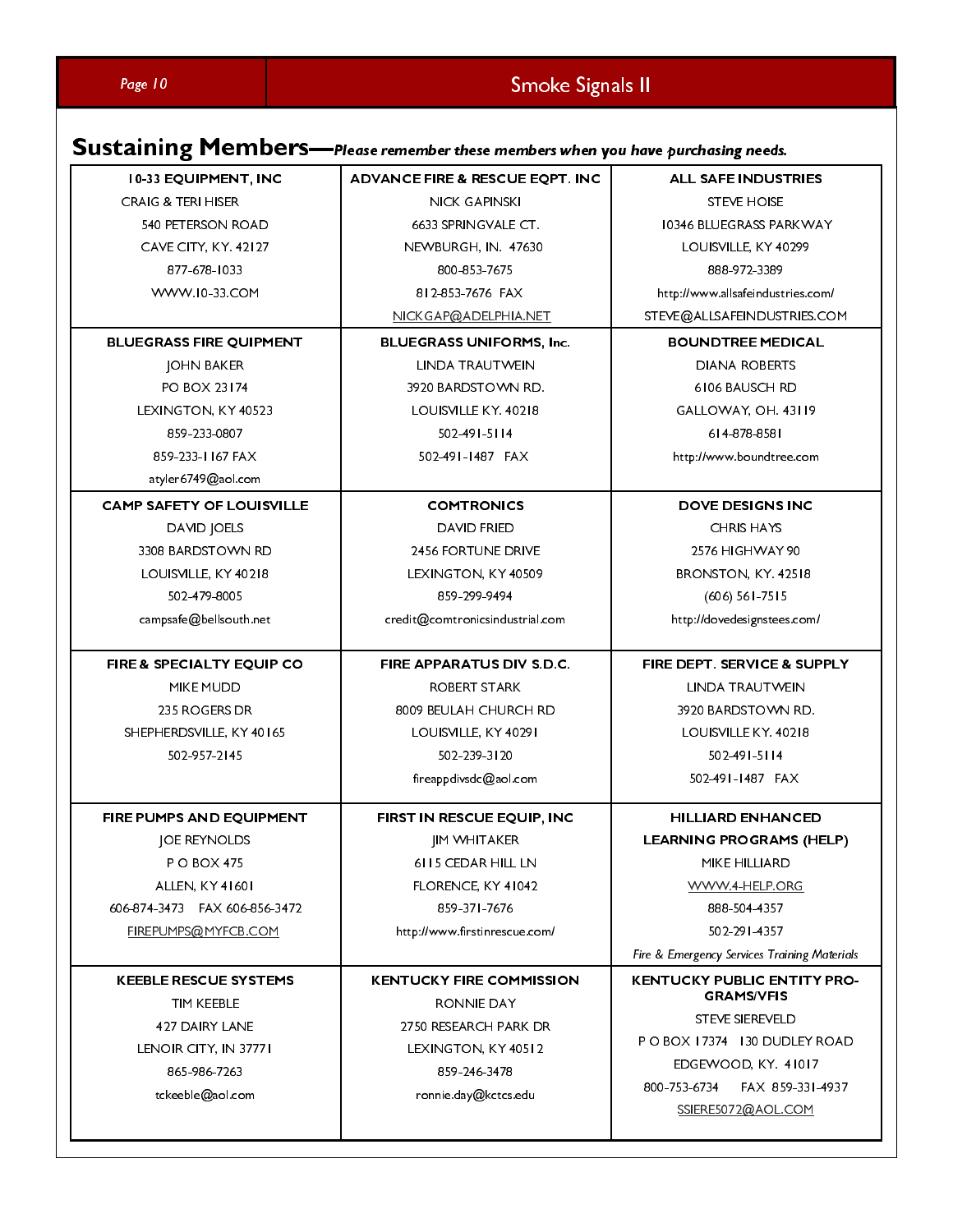# Volume 9, Issue 3 Page 11

| Sustaining Members-Please remember these members when you have purchasing needs.                                                                                                  |                                                                                                                                                                                     |                                                                                                                                                                                                                                                                                                                            |
|-----------------------------------------------------------------------------------------------------------------------------------------------------------------------------------|-------------------------------------------------------------------------------------------------------------------------------------------------------------------------------------|----------------------------------------------------------------------------------------------------------------------------------------------------------------------------------------------------------------------------------------------------------------------------------------------------------------------------|
| <b>KNOX COMPANY</b><br>PATTI BASS/LARRY LULICH<br>17672 ARMSTRONG AVE<br>IRVINE, CA. 92614<br>800-552-5669    FAX 949-623-4647<br>INFO@KNOXBOX.COM<br><b>MCNEIL &amp; COMPANY</b> | LEE CO. INC.<br>CAROLYN S. LEE<br>1408 HWY 124 EAST PO BOX 210<br>DAMASCUS, AR. 72039<br>501-335-7111    FAX 501-335-7458<br>LEECOFIRE@ALLTEL.NET<br>MEDICAL CLAIMS ASSISTANCE, INC | M & S FIRE AND SAFETY, INC.<br>MIKE RUPPRECHT<br>670 E. FRANKLIN ST<br>EVANSVILLE, IN 47711<br>8 2 4 2 4 3 8 6 3<br><b>MOUNTAIN VALLEY INSURANCE</b>                                                                                                                                                                       |
| WILLIAM. DIXON, DIRECTOR ROF MAR-<br><b>KETING</b><br>P O BOX 5670<br>CORTLAND, NJ. 13045<br>800-822-3747    FAX 607-756-6225<br>WDIXON@ESIP.COM                                  | DAVID JONES<br>836 4TH AVE<br>HUNTINGTON, WV 25701<br>304-522-7533<br>teegeewv@mcawv.com                                                                                            | <b>FAYE RICE</b><br><b>II3 UNION ST</b><br>BARBOURVILLE, KY 40906<br>888-332-3205<br>http://www.mtnvalleyins.com/locations.shtml                                                                                                                                                                                           |
| <b>OUR DESIGNS INC</b><br>MIKE DAUGHERTY<br><b>1211 COX AVE</b><br>ERLANGER, KY. 41018<br>859-282-5510 FAX 859-282-5508<br>MID@OURDESIGNS.COM                                     | PROVIDENT INSURANCE<br>C. J. BENS<br>272 ALPHA DRIVE<br>PITTSBURGH, PA. 15238<br>800-447-0360 FAX 412-963-0415<br>CBENS@PROVIDENTBENEFITS.COM                                       | PUBLIC ENTITY INSURANCE<br>MELINDA LEWIS<br>2525 HARRO DSBURG ROAD STE. 220<br>LEXINGTON, KY. 40504<br>888-696-9620<br>MLEWIS@ROEDING.COM                                                                                                                                                                                  |
| PUBLIC SAFETY EQUIPMENT CO, INC<br>DENNIS DOWNES<br>9616 SEATON BROOKE LN<br>LOUISVILLE, KY 40291<br>502-239-2006                                                                 | SIEGEL'S UNIFORMS<br>FRED LEVIN<br><b>101 SE 4TH ST</b><br>EVANSVILLE, IN 47708<br>8 2-425-2268                                                                                     | SUMMIT FIRE APPARATUS<br>JOE MESSMER<br>PO BOX 17128<br>EDGEWOOD, KY 41017<br>859-331-0399                                                                                                                                                                                                                                 |
| SUPERCAITICAL THERMAL SYSTMES<br>14377 MEAD<br>LONGMONT, CO. 80405<br>970-535-0384<br>970-535-0386 FAX                                                                            | http://www.siegels-uniforms.com<br><b>VEHICLE SYSTEMS</b><br><b>VICKI FRYMAN</b><br>629 SHELBY ST<br>LEXINGTON, KY 40505<br>859-252-1377                                            | <b>VFIS</b><br>MARY ANN LAVER<br><b>183 LEADER HEIGHTS RD</b><br>PO BOX 2726<br>YORK, PA 17402<br>800-233-1957<br>http://www.vfis.com                                                                                                                                                                                      |
| VOGELPOHL FIRE EQUIPMENT, INC<br>WM VOGELPOHL<br>2756 CIRCLEPORT DR<br>ERLANHER, KY 41018<br>859-282-1000<br>billv@vogelpohlfire.com                                              | WYNN FIRE & RESCUE EQUIPMENT<br><b>CHARLES WYNN</b><br>326 OLD LYNN CAMP SCHOOL ROAD<br>CORBIN, KY. 40701<br>606-523-9269<br>606-523-0591<br>CWYNN@WYNNFIRE.COM                     | The KFA Smoke Signals II is proud to promote our<br>sustaining members Sustaining member status cost<br>$$150.00$ /year<br>Please contact Terry Keller for more info.<br><b>TREASURER - TERRY KELLER</b><br>237 Ludford Street<br>Ludlow, KY 41016<br>Home: 859-261-9986<br>Cell: 859-393-1658<br>E-Mail: tkeller@fuse.net |
|                                                                                                                                                                                   |                                                                                                                                                                                     |                                                                                                                                                                                                                                                                                                                            |
|                                                                                                                                                                                   |                                                                                                                                                                                     |                                                                                                                                                                                                                                                                                                                            |
|                                                                                                                                                                                   |                                                                                                                                                                                     |                                                                                                                                                                                                                                                                                                                            |
|                                                                                                                                                                                   |                                                                                                                                                                                     |                                                                                                                                                                                                                                                                                                                            |
|                                                                                                                                                                                   |                                                                                                                                                                                     |                                                                                                                                                                                                                                                                                                                            |
|                                                                                                                                                                                   |                                                                                                                                                                                     |                                                                                                                                                                                                                                                                                                                            |
|                                                                                                                                                                                   |                                                                                                                                                                                     |                                                                                                                                                                                                                                                                                                                            |
|                                                                                                                                                                                   |                                                                                                                                                                                     |                                                                                                                                                                                                                                                                                                                            |
|                                                                                                                                                                                   |                                                                                                                                                                                     |                                                                                                                                                                                                                                                                                                                            |
|                                                                                                                                                                                   |                                                                                                                                                                                     |                                                                                                                                                                                                                                                                                                                            |
|                                                                                                                                                                                   |                                                                                                                                                                                     |                                                                                                                                                                                                                                                                                                                            |
|                                                                                                                                                                                   |                                                                                                                                                                                     |                                                                                                                                                                                                                                                                                                                            |
|                                                                                                                                                                                   |                                                                                                                                                                                     |                                                                                                                                                                                                                                                                                                                            |
|                                                                                                                                                                                   |                                                                                                                                                                                     |                                                                                                                                                                                                                                                                                                                            |
|                                                                                                                                                                                   |                                                                                                                                                                                     |                                                                                                                                                                                                                                                                                                                            |
|                                                                                                                                                                                   |                                                                                                                                                                                     |                                                                                                                                                                                                                                                                                                                            |
|                                                                                                                                                                                   |                                                                                                                                                                                     |                                                                                                                                                                                                                                                                                                                            |
|                                                                                                                                                                                   |                                                                                                                                                                                     |                                                                                                                                                                                                                                                                                                                            |
|                                                                                                                                                                                   |                                                                                                                                                                                     |                                                                                                                                                                                                                                                                                                                            |
|                                                                                                                                                                                   |                                                                                                                                                                                     |                                                                                                                                                                                                                                                                                                                            |
|                                                                                                                                                                                   |                                                                                                                                                                                     |                                                                                                                                                                                                                                                                                                                            |
|                                                                                                                                                                                   |                                                                                                                                                                                     |                                                                                                                                                                                                                                                                                                                            |
|                                                                                                                                                                                   |                                                                                                                                                                                     |                                                                                                                                                                                                                                                                                                                            |
|                                                                                                                                                                                   |                                                                                                                                                                                     |                                                                                                                                                                                                                                                                                                                            |
|                                                                                                                                                                                   |                                                                                                                                                                                     |                                                                                                                                                                                                                                                                                                                            |
|                                                                                                                                                                                   |                                                                                                                                                                                     |                                                                                                                                                                                                                                                                                                                            |
|                                                                                                                                                                                   |                                                                                                                                                                                     |                                                                                                                                                                                                                                                                                                                            |
|                                                                                                                                                                                   |                                                                                                                                                                                     |                                                                                                                                                                                                                                                                                                                            |
|                                                                                                                                                                                   |                                                                                                                                                                                     |                                                                                                                                                                                                                                                                                                                            |
|                                                                                                                                                                                   |                                                                                                                                                                                     |                                                                                                                                                                                                                                                                                                                            |
|                                                                                                                                                                                   |                                                                                                                                                                                     |                                                                                                                                                                                                                                                                                                                            |
|                                                                                                                                                                                   |                                                                                                                                                                                     |                                                                                                                                                                                                                                                                                                                            |